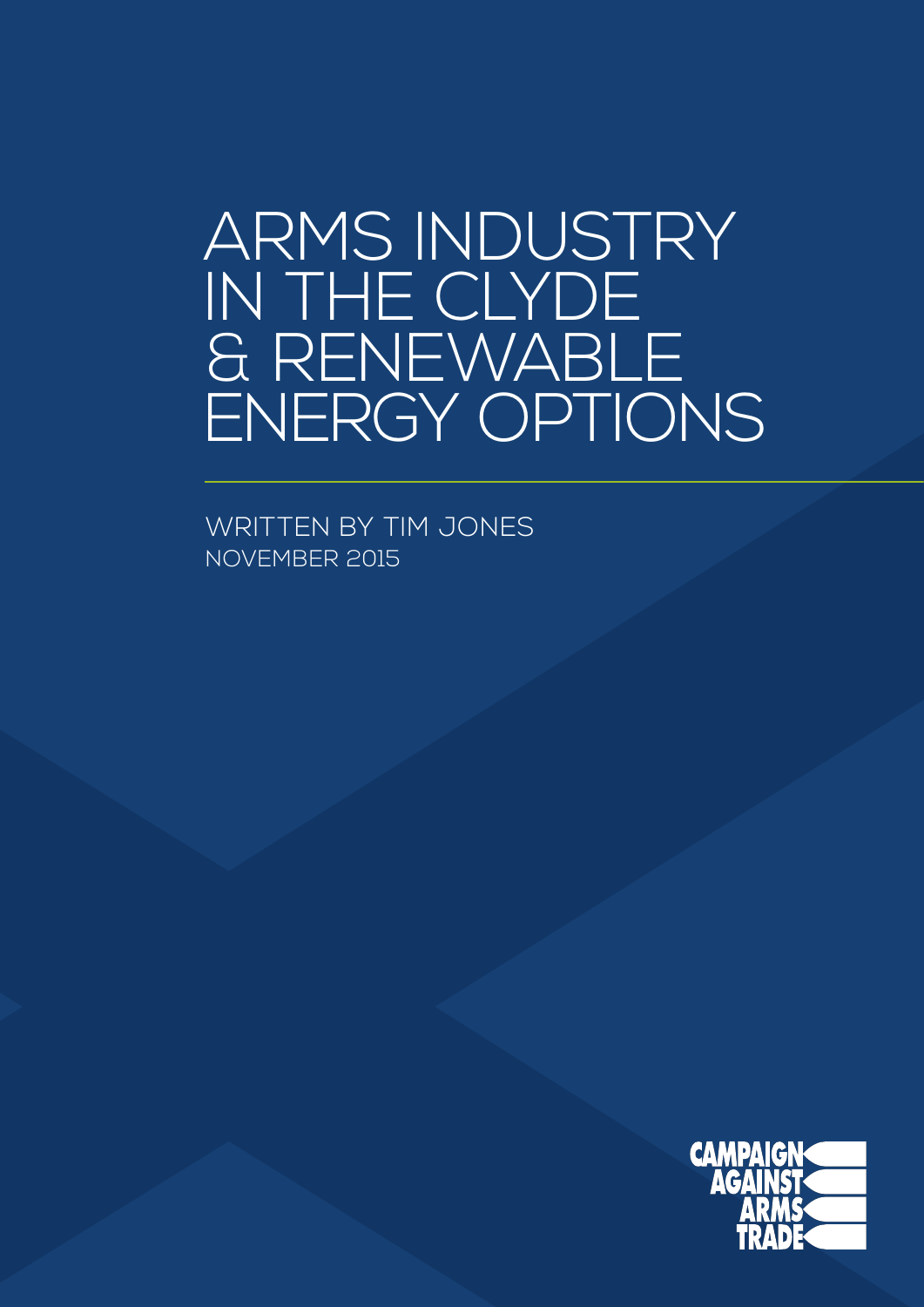# **FINDINGS**

The Clyde could be the global leader in wave, and possibly tidal stream, technology, because of its location and also the engineering skills and infrastructure that already exist through the various arms and engineering companies operating in the region.

Many of the companies making arms in the Clyde region also already make, or have the potential to make, vital parts for developing the wave power industry.

The several thousand jobs that could be created in the wave and tidal industries in the Clyde would more than offset job losses from reducing UK military spending and enforcing stricter controls on arms exports.

If wave and tidal become more mature technologies, there is far bigger potential. The Carbon Trust estimates that the UK could capture 22% of the marine power market between 2010 and 2050, which could be worth a cumulative £76 billion.

The UK and Scottish governments should act urgently to get wave technology moving forward through the £200 million investment needed, and to target this at the Clyde region. This is half the cost of one of the Type 26 Frigates being built on the Clyde, and would create far more potential for jobs and exports.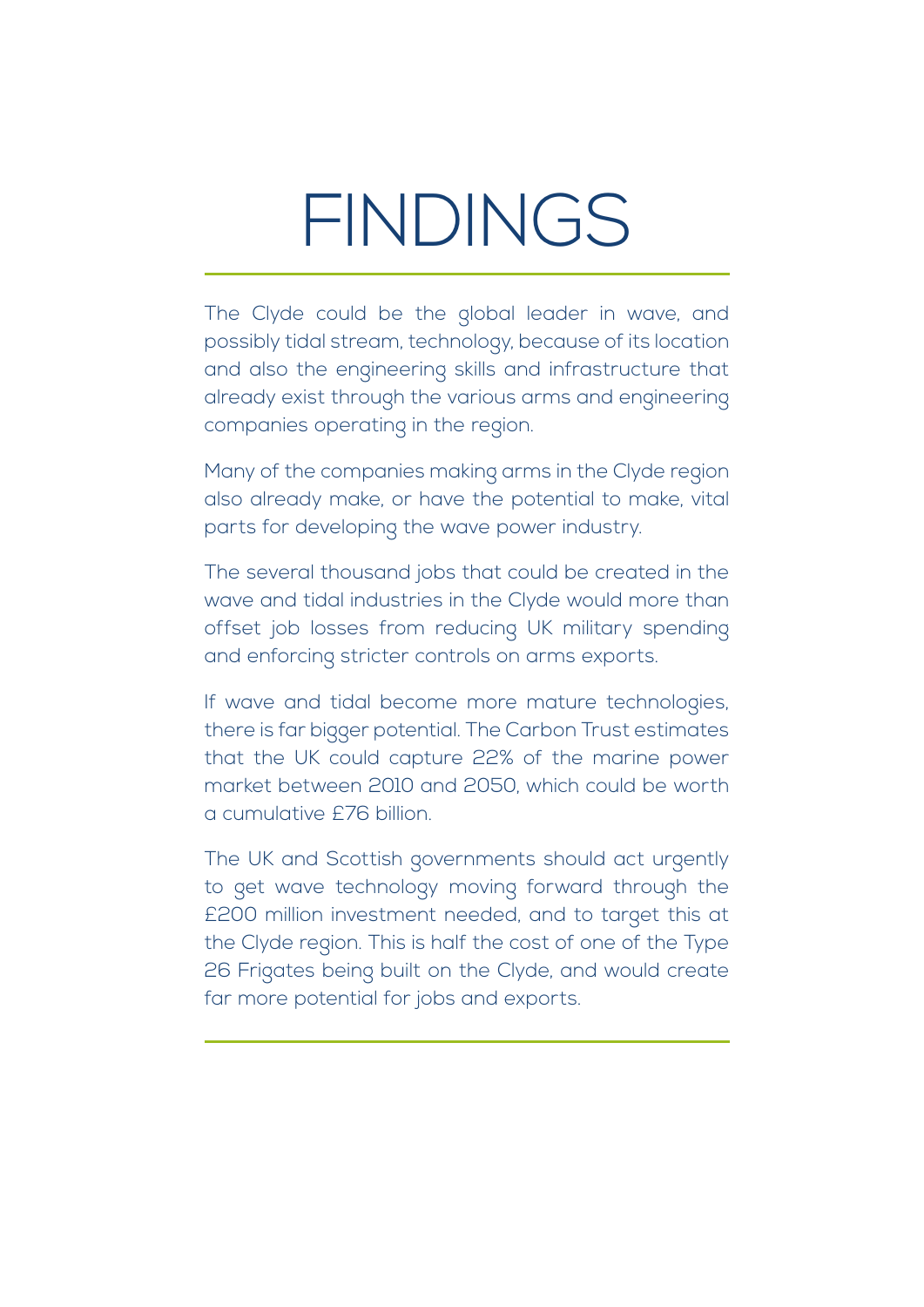# CONTENTS

| 2 Arms industry employment <b>CONCA Arms</b>                                               |  |
|--------------------------------------------------------------------------------------------|--|
| 3 Renewable energy potential in                                                            |  |
| Scotland & the Clyde region _________________ 12                                           |  |
| 4 Employment and skills <b>with the COVID-10</b> SKIIIS <b>COVID-10</b> SKIII COVID-10 AVE |  |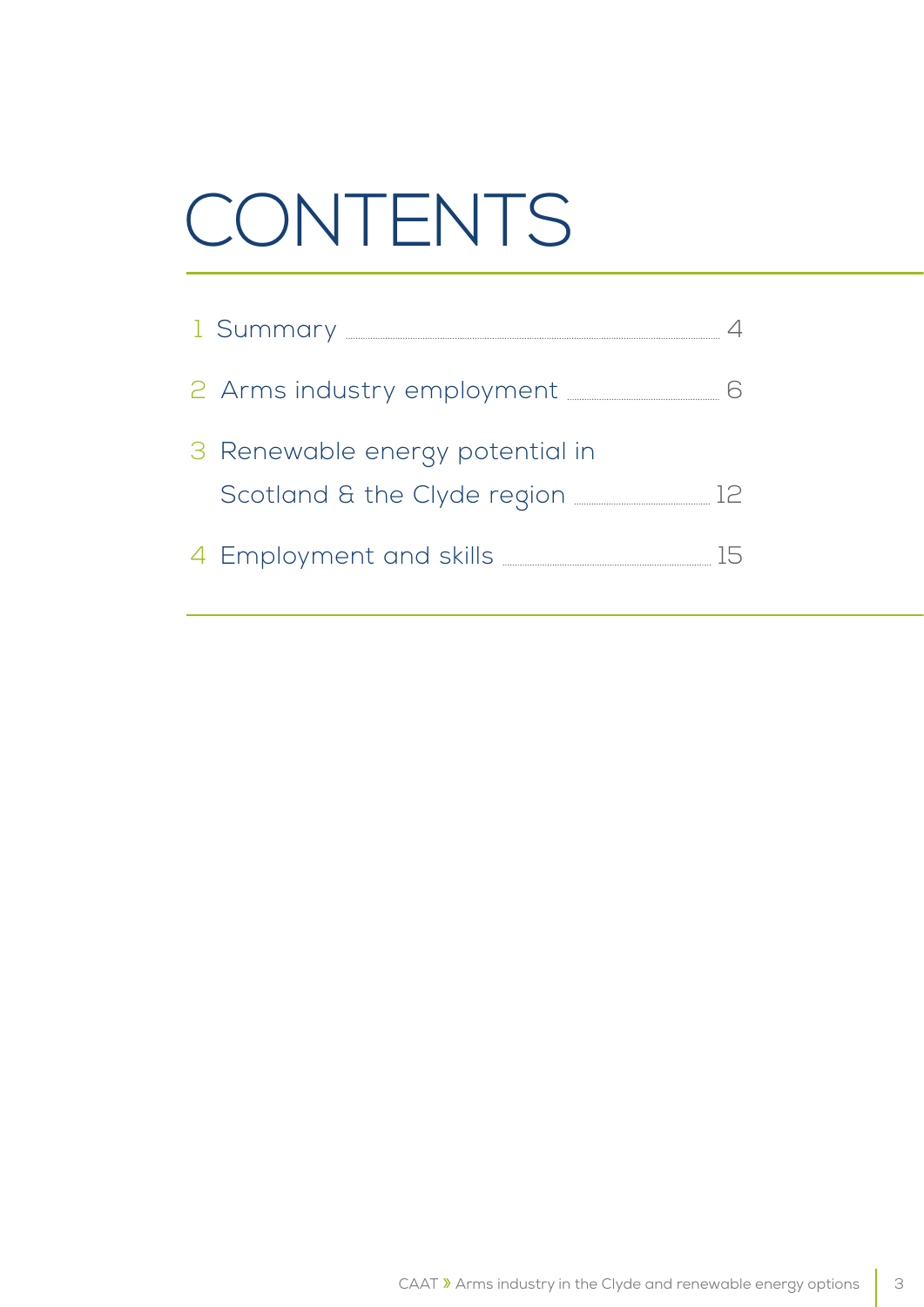# 1 SUMMARY

Through looking at individual businesses, we estimate that just over 6,000 people are employed in the 'arms industry' in the Clyde region. In addition, 4,500 MoD personnel work at the Faslane nuclear missile base. Of the arms industry jobs, most of the work is currently supplying the UK military, with an estimated just over 500 jobs dependent on arms exports. The general trend is for arms jobs to decline, with the one exception being that the UK Navy is moving more of its nuclear powered (but not nuclear weaponed) submarines to Faslane, increasing jobs there.

The Clyde region is a centre for the renewable energy industry in Scotland. Just over 2,000 people were employed in the industry in Glasgow in 2013, primarily in the development, maintenance and management of onshore wind farms and small-scale renewables. Offshore wind farms are primarily being built off the east coast as it has fewer waves, and so has easier construction conditions. Even there, the parts for offshore wind turbines are made in Denmark and Germany after they moved faster on wind technology.

The west coast of Scotland is by far the best site for wave technology in the UK. There are also tidal range options. Many of the companies making arms in the Clyde region also already make, or have the potential to make, vital parts for developing the wave power industry:

- James Fisher Defence has worked with Ocean Flow Energy on building a tidal power prototype at its test facility on the Clyde. Managing Director of JFD Ben Sharples says "We have an extremely wellequipped engineering resource here on the Clyde that is ideally located for those engaged in marine renewable projects in UK, Irish and nearcontinental European waters."<sup>1</sup>
- Link Cable Assemblies already supplies high voltage cables, control and instrumentation to renewable energy projects.
- BAE has worked with Aquamarine Power on building a test wave machine.
- Teledyne supplies electronic equipment including to the power industry and in ocean research.

An estimate made for the Scottish government in 2011 concluded that wave and tidal power could provide 5,300 new jobs by 2020. The skills needed would be mainly those of "engineers (especially civil, marine, engineering,

1 James Fisher Defence, 8.11.2012 ([bit.ly/1XnZarC\)](http://bit.ly/1XnZarC)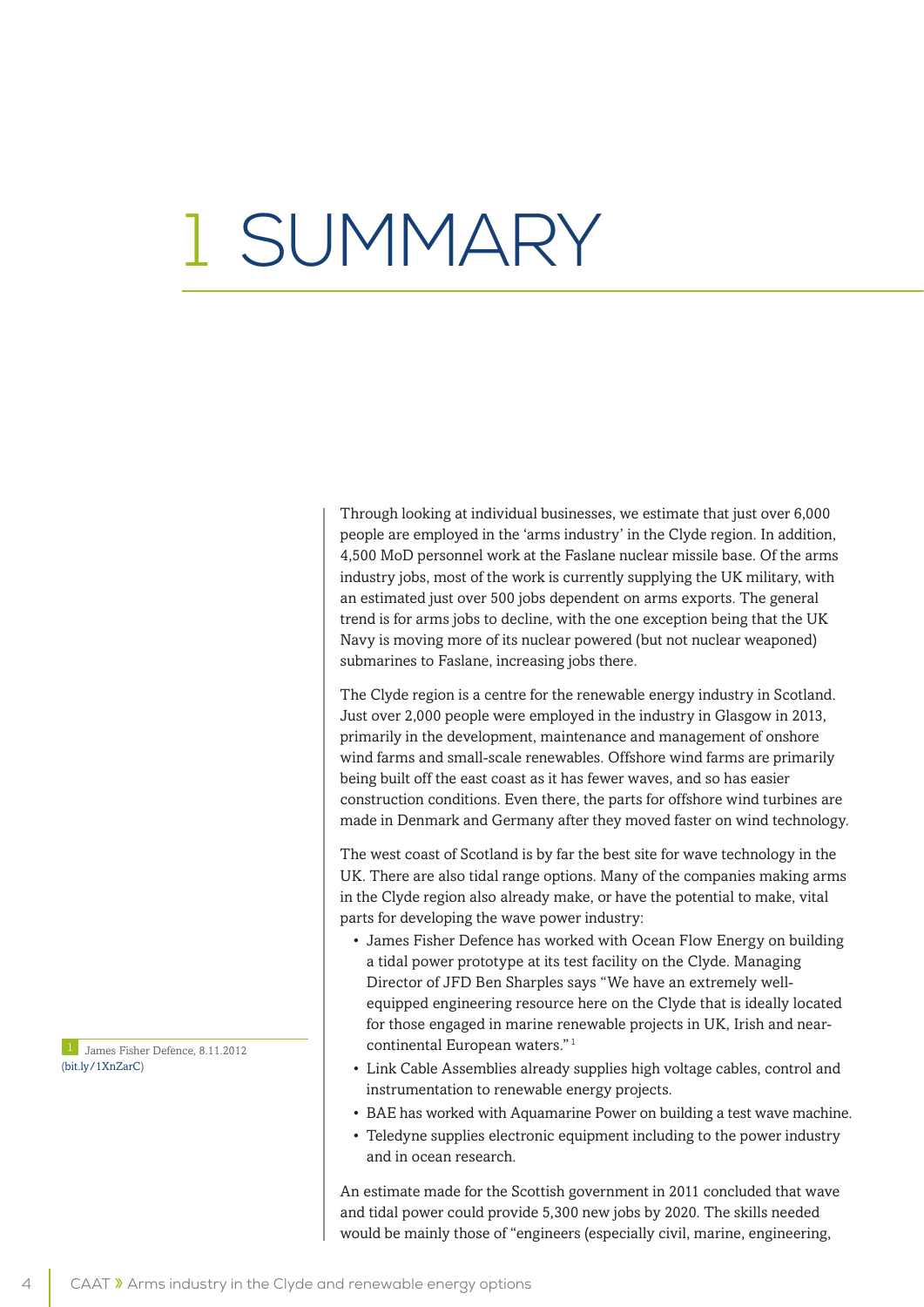Wave & tidal power could provide 5,300 new jobs by 2020



Wello has been testing a full scale wave energy converter, the Penguin, in Orkney since 2012. (Picture by Wello)

structural and mechanical), leadership and management, project managers, welders, turbine technicians and divers." Most of these are skills already present in the arms industry in the Clyde.

However, wave power development in particular is struggling at the moment. For example, Aquamarine Power has financial difficulties and has retreated back to a skeleton staff. Both wave and tidal power are risk industries. Some private speculators are willing to take on high risks, but only with the prospect of fast returns. Marine renewable energy is high risk, and large returns will only become available over a significant amount of time.

There is therefore a strong case for direct government investment in wave and tidal power, so long as this is done in such a way that the public benefit from the returns in the future. The Offshore Renewable Energy Catapult estimated in late 2014 that wave power needed investment of £200 million to move designs towards further commercialisation, and then further investment to fund the first wave farms. This is half the cost to the government of one Type 26 Frigate being built on the Clyde.

The Clyde is the perfect place to be the global leader in wave, and possibly tidal stream technology, because of its location and also the engineering skills and infrastructure that already exist through the various arms and engineering companies operating in the region. Whilst the UK is particularly well placed to use tidal as well as wave technology, globally, wave will be the much more important source of energy.

The several thousand jobs that could be created in the wave and tidal industries in the Clyde would more than offset job losses from reducing UK military spending and enforcing stricter controls on arms exports. But if wave and tidal become more mature technologies, there is far bigger potential. Globally, it has been estimated that there could be 240GW of marine power by 2050, with about 75% coming from wave power. The Carbon Trust estimates that the UK could capture 22% of this market between 2010 and 2050, which would be worth a cumulative £76 billion.

The UK and Scottish governments should act urgently to get wave technology moving forward through the £200 million investment needed, and to target this at the Clyde region. As well as providing the UK with renewable energy and increased energy security, the UK, and the Clyde in particular, could become the world leader in wave power.

The Clyde region already has a good supply of skills, with 3% of employers reporting that they have skills shortage vacancies, less than the average for Scotland. Engineering is the third most popular subject in Clyde area universities, with 8,000 students in 2012/13. However, the region has higher unemployment than both Scotland and the rest of the UK, with 3.5% of the work force in much of the region claiming job seekers allowance, and around 9% unemployed; rates which are up to 60% higher than for Scotland and double those for the UK as a whole.

The current prospect is that the Clyde will continue to lose jobs in manufacturing, agriculture, mining, public administration, education and 'defence'. Health and social work, professional services and construction are expected to be growth areas. Developing more renewable energy jobs, particularly in the actual development and engineering of equipment, could provide more balance to this picture, creating highly-skilled engineering jobs to compensate for those lost in manufacturing and the arms trade.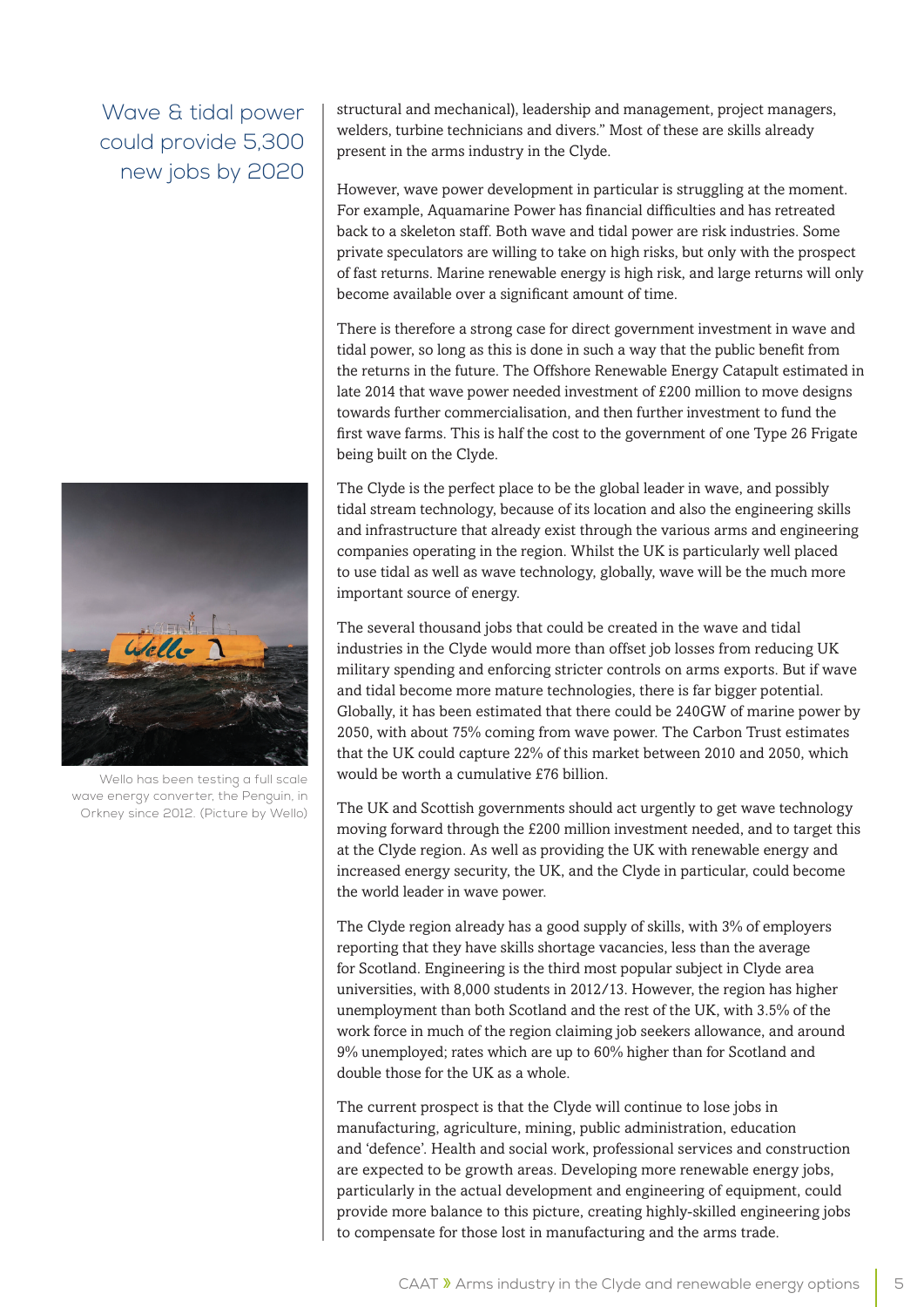## 2 ARMS INDUSTRY EMPLOYMENT

We have identified just over 6,000 jobs in the 'arms industry' in the Clyde. Of these, 2,250 are at the Faslane nuclear missile base, working for contractors such as Babcock in supplying engineering services on long-term contracts. There are a further 4,550 MoD personnel working at Faslane. Of the other jobs, just over 500 are likely to be dependent on arms exports, though jobs with BAE Systems at its naval dockyards will become dependent on securing export contracts for destroyers and frigates over time.

The main types of work are engineering and administration. Specific details are provided in the profiles of the companies below.

Summary of job numbers in 'arms industry' in the Clyde region

|                                                                         | UK arms           | Arms exports    |
|-------------------------------------------------------------------------|-------------------|-----------------|
| <b>BAE</b>                                                              | $2,800 \text{ J}$ | 0 <sup>2</sup>  |
| Faslane, including Coulport <sup>3</sup><br>but excluding MoD employees | 2,250 $\uparrow$  | $\theta$        |
| <b>Thales Optronics</b>                                                 | 340 $\downarrow$  | $230 \text{ J}$ |
| Teledyne                                                                | 75 ?              | 75 ?            |
| James Fisher Defence                                                    | $50$ ?            | $100$ ?         |
| Missiles and Batteries Ltd                                              | $\Omega$          | 80 ?            |
| Castle Precision Engineering Services <sup>4</sup>                      | 30 ?              | 30 ?            |
| QinetiQ                                                                 | $50$ ?            | $\theta$        |
| Link Cable Assemblies                                                   | 10 <sup>2</sup>   | 10 <sup>2</sup> |
| Wartsila Propulsion                                                     | $15$ ?            | $\theta$        |
| Digital Barriers                                                        | 10 <sup>2</sup>   | 5 <sup>2</sup>  |
| Clyde Space                                                             | $\theta$          | 5 <sup>2</sup>  |
| Total                                                                   | 5,630             | 535             |

 $(\psi =$  likely to be falling,  $\uparrow =$  likely to be increasing,  $? =$  estimate)

But BAE are trying to sell the Type 45 Destroyer and Type 26 Frigate overseas, and they will need export orders to replace current MoD contracts.

3 MoD, 28.9.2014 ([bit.ly/1TbSwUM](http://bit.ly/1TbSwUM))

**4** We have estimated with some basis that there are 60 people employed in arms, and have a further unsupported estimate that these are split between UK sales and exports (or parts for arms which are ultimately exported).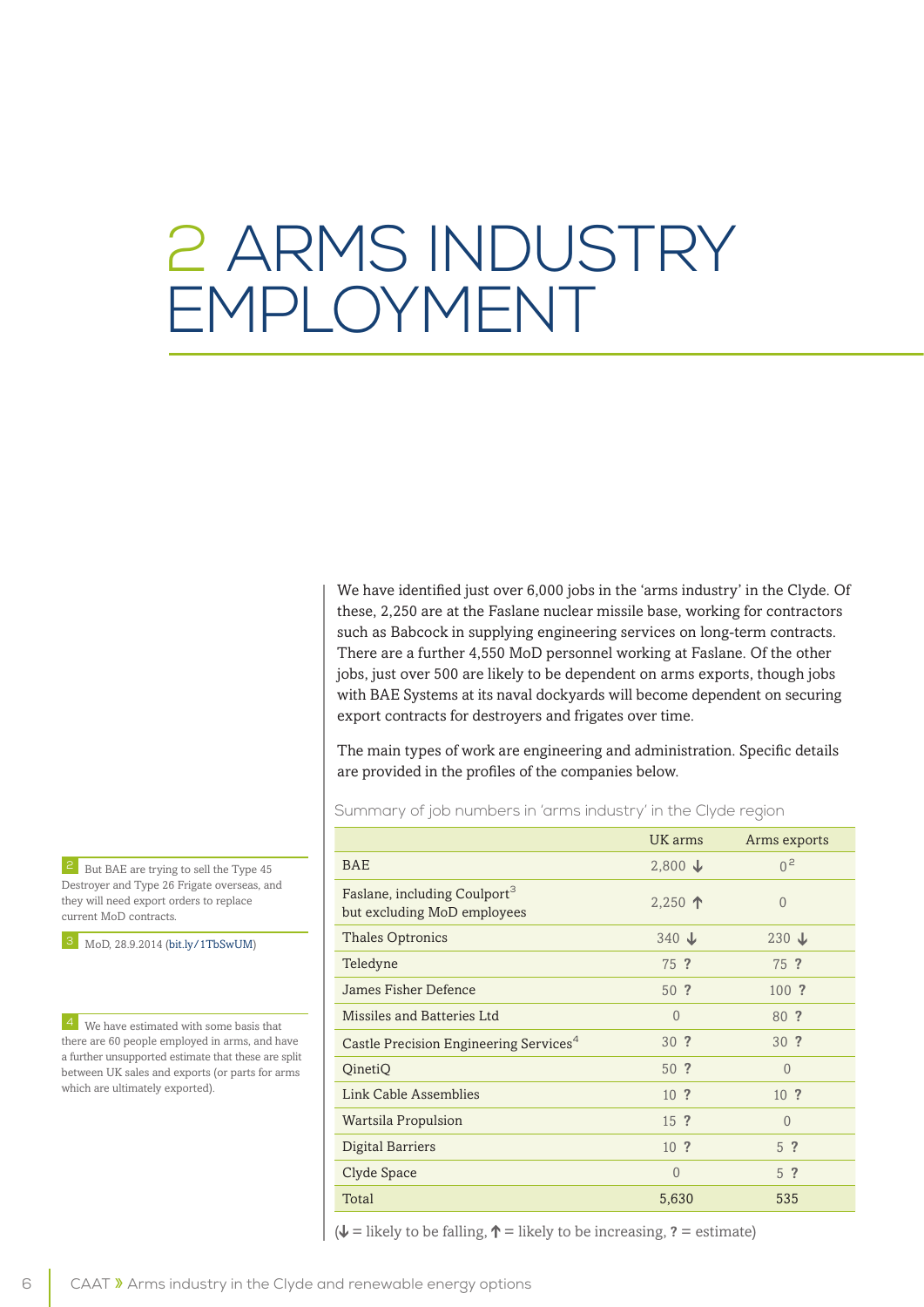5 Scottish Affairs Committee, 20.1.2013 ([bit.ly/1IdbAvz\)](http://bit.ly/1IdbAvz)

6 Scottish Affairs Committee, 20.1.2013 ([bit.ly/1IdbAvz\)](http://bit.ly/1IdbAvz)

7 Naval-technology.com, 26.5.2014 ([bit.ly/1lfwKUL\)](http://bit.ly/1lfwKUL)

8 BBC, 23.11.2015 ([bbc.in/1I7YWTO\)](http://bbc.in/1I7YWTO)

9 Naval-technology.com, 26.5.2014 ([bit.ly/1lfwKUL\)](http://bit.ly/1lfwKUL)

10 Naval-technology.com, 26.5.2014 ([bit.ly/1lfwKUL\)](http://bit.ly/1lfwKUL)

11 BBC, 7.11.2013, ([bbc.in/1SZoCCE](http://bbc.in/1SZoCCE))

12 ikei & industriaAll, Study on the Perspectives of the European Land Armament Sector, 14.12.2012 ([bit.ly/1NbvU6b\)](http://bit.ly/1NbvU6b)

13 Aquamarine Power [\(bit.ly/1lGVaHg](http://bit.ly/1lGVaHg))

14 Aquamarine Power [\(bit.ly/1P5FFoH](http://bit.ly/1P5FFoH))

15 Aquamarine Power [\(bit.ly/1lGVaHg](http://bit.ly/1lGVaHg))



#### 2.1 BAE Systems

BAE Systems has two shipyards on the Clyde: Govan and Scotstoun, with 2,800 employees as of early  $2013$ <sup>5</sup> The shipyards played a major role in building six Type 45 Destroyers for the UK Navy, all of which have been finished. BAE has been trying to sell more of these ships to other countries, primarily Saudi Arabia, but has failed so far.

Govan has been building parts for the two aircraft carriers (which are being assembled at Rosyth on the Forth).<sup>6</sup> Most of this work is reported to be complete and some workers have already been transferred over to Rosyth.<sup>7</sup> Scotstoun is designing the Type 26 Frigate. Under current plans, construction on the first of these will begin in 2016 with the first one completed by the early 2020s. The 2015 Strategic Defence Review reduced the number of ships to be built from 13 to  $8<sup>8</sup>$ 

There was therefore a potential gap in construction work being carried out at the two shipyards. The government filled this gap for BAE by ordering three offshore patrol vessels.<sup>9</sup>

BAE was considering closing Govan and undertaking all of the work on the Type 26 Frigates at Scotstoun. The GMB argued against Govan being closed, saying it has more potential to be used to build civilian ships.<sup>10</sup> Both shipyards are now to stay open.

BAE and the UK are also trying to sell the frigates to other countries, including Brazil, India, Malaysia and Australia, though, if successful, some of the work may be undertaken outside the Clyde / UK.

In the past few years, with the Type 45 Destroyer and Aircraft Carrier work being completed, employment at Govan and Scotstoun has been cut from 3,200 jobs to an anticipated  $2,400$ .<sup>11</sup>

BAE also has a small test facility for munitions – possibly small arms, artillery and missiles – at Bishopton.<sup>12</sup> Currently this appears to employ few people. Bishopton was once an ammunition production site. It employed 2,000 people in 1984, 600 in 1993 and effectively zero today. BAE is trying to get much of the land it owns converted into housing.

In 2010, the Technology Strategy Board, a UK government quango, gave a £450,000 grant to Aquamarine Power and BAE to help develop wave power designs. BAE engineers helped design the "intelligent diagnostic system and remote ballasting mechanism" for the wave power machine.<sup>13</sup> This probably contributed towards Aquamarine's Oyster 800 near-shore test wave machine off the coast of Orkney. Aquamarine power gained planning permission for full wave farms to be built off the coasts of Lewis and Orkney. However, in November 2015 Aquamarine announced that it had ceased trading.<sup>14</sup>

Apparently, BAE has also worked on designing the electrical distribution system for the Whitelee wind farm.<sup>15</sup> as well as creating a system to prevent it interrupting radar systems at airports.

#### 2.2 Faslane / Babcock

Faslane employs 6,800 people,<sup>16</sup> and is claimed by Babcock to be the largest single-site employer in Scotland. Of these, 4,550 are employed by the Ministry of Defence and are mainly Royal Navy personnel. The other 2,250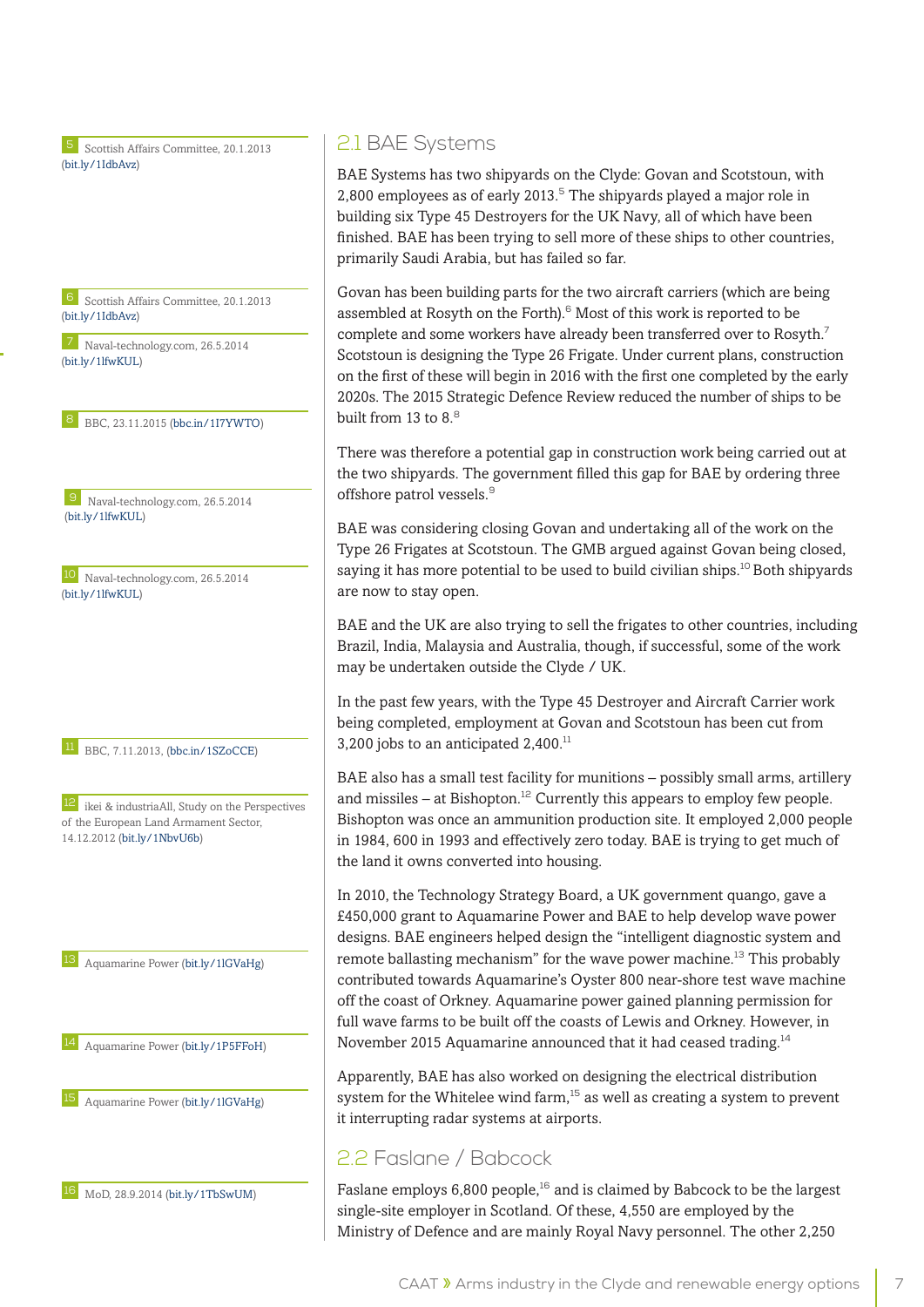17 MoD, 27.12.2012 ([bit.ly/1xj8fVJ\)](http://bit.ly/1xj8fVJ)

18 1,400 directly for Babcock, 200 are seconded from the Royal Navy

19 MoD, HMNB Clyde website ([bit.ly/1HjZJRB](http://bit.ly/1HjZJRB))

20 Full Fact, What is the cost of running Trident? ([bit.ly/1Bu3dr4](http://bit.ly/1Bu3dr4))

21 Scottish Trades Union Congress & Scottish CND, Trident & Jobs: the case for a Scottish Defence Diversification Agency, April 2015 ([bit.ly/1NQXtOg\)](http://bit.ly/1NQXtOg)

22 Castle Precision Engineering, Defence ([bit.ly/1PWUad4](http://bit.ly/1PWUad4))

23 Castle Precision Engineering, Energy ([bit.ly/1lH2zGs\)](http://bit.ly/1lH2zGs)

are contracted. In 2012, the government signed a 15-year contract with ABL Alliance (a consortium of AWE, Babcock and Lockheed Martin) to provide this work, $^{17}$  primarily maintaining the Trident submarines and missiles. 1,600 work for Babcock.<sup>18</sup> As well as the Trident submarines, Faslane is a base for nuclear-powered submarines and some patrol boats.<sup>19</sup> Philip Hammond claims a further 1,500 jobs will be 'created' at Faslane (but presumably lost from somewhere else) when other nuclear-powered submarines move there.

The annual running costs of Trident are between £2 billion and £2.4 billion a year.<sup>20</sup> Clearly, if a decision was taken to end the Trident nuclear programme, other public sector jobs could be created to replace those lost, with a fraction of the money saved from ending Trident.

An analysis of the HMNB Clyde jobs that specifically rely on Trident has been provided by the Scottish Trades Union Congress and Scottish CND.<sup>21</sup>

#### 2.3 Castle Precision Engineering Services (South Glasgow)

Castle makes parts for aircraft, radars, 'counter measures', missiles, lasers and torpedoes.<sup>22</sup> Arms is one of six areas it works in, the others being Aerospace, Electronic, Petrochemical, Energy and Automotive. The company has 160 employees, and most recently has been making a loss. The "bulk" of its work is said to come from aerospace and arms. Jobs are in management, administration or skilled engineering. It may be reasonable to estimate that around 1/3 of jobs are dependent on arms, which would be under 60.

The energy work Castle has done has been on nuclear power plants, $23$ though presumably there is some scope for them to become suppliers to renewable energy industries.

The Offshore Renewable Energy Catapult estimated in late 2014 that wave power needed investment of £200 million to move designs towards further commercialisation, and then further investment to fund the first wave farms. This is half the cost to the government of one Type 26 Frigate being built on the Clyde.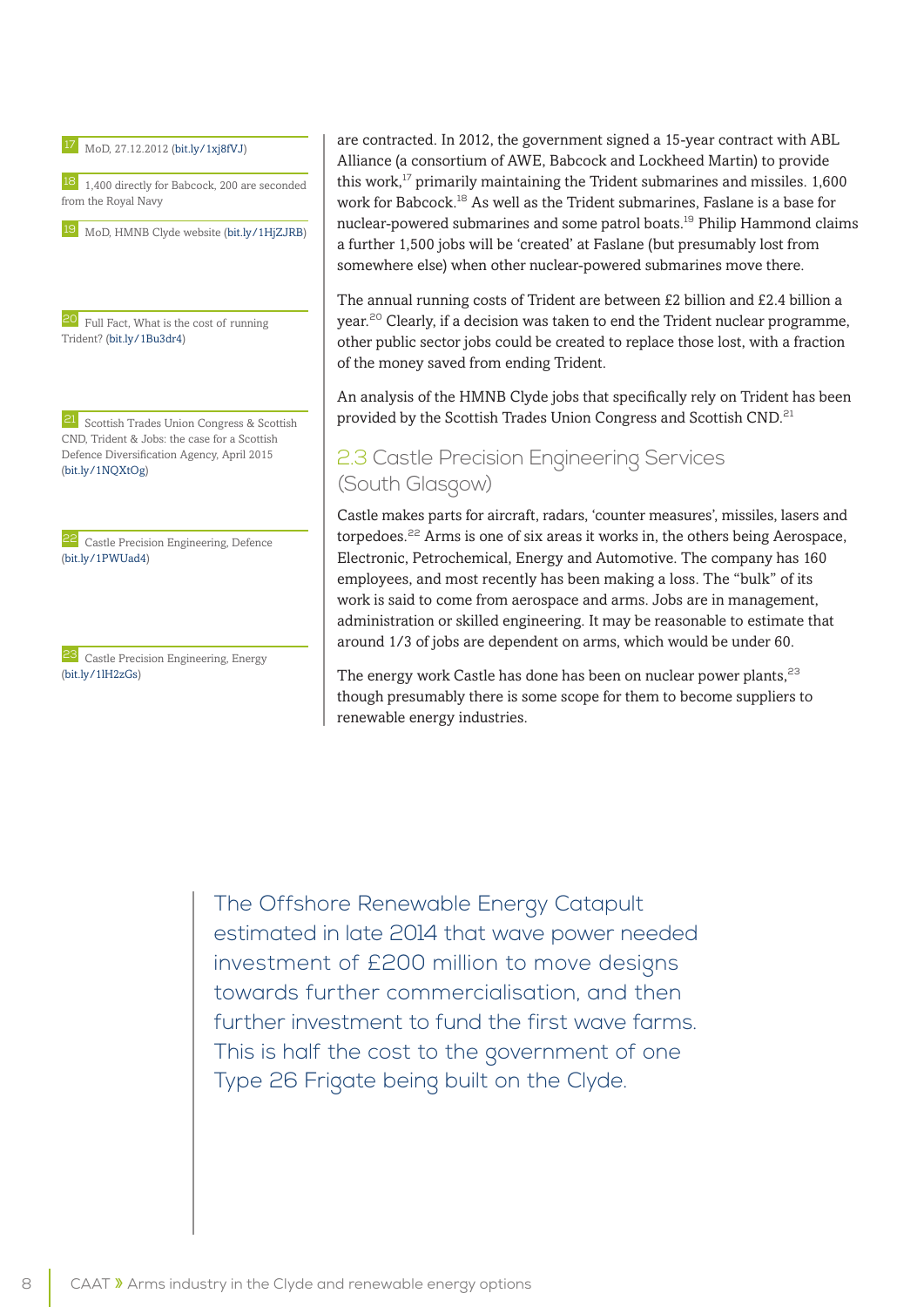24 Greenland, S. & C. Clark, Cubesat Platforms as an on-orbit technology validation and verification vehicle, 31 May – 4 June 2010 ([bit.ly/1Oqi9Qe](http://bit.ly/1Oqi9Qe))

25 Clyde Space, Enabling technologies for downstream services, 2012 [\(bit.ly/1QFPnhB](http://bit.ly/1QFPnhB))

26 95% of orders are from outside the UK (Clyde Space, Overview) ([clyde-space.com/about\\_us](http://www.clyde-space.com/about_us))

27 Talent Scotland, Digital Barriers ([bit.ly/1NpLkpr\)](http://bit.ly/1NpLkpr)

28 FT.com, Digital Barriers PLC, accessed 24.11.2015 ([on.ft.com/1NpLNYy\)](http://on.ft.com/1NpLNYy)

James Fisher Defence ([jfdefence.com/](http://jfdefence.com/company/about/careers.php) [company/about/careers.php](http://jfdefence.com/company/about/careers.php))

30 James Fisher Defence, 8.11.2012 ([bit.ly/1XnZarC\)](http://bit.ly/1XnZarC)

31 James Fisher Defence, 8.11.2012 ([bit.ly/1XnZarC\)](http://bit.ly/1XnZarC)

### 2.4 Clyde Space

Clyde Space makes parts for satellites, particularly solar panels and associated power equipment. It supplies military and civilian national space agencies, as well as commercial and educational projects.<sup>24</sup> There are currently 20 employees, 14 engineers and 3 'production technicians'.<sup>25</sup> Almost all the work is done for export.<sup>26</sup>

Presumably the number of people working on products for military use varies with orders. We have not been able to find any basis to estimate the proportion of work which is for arms, so will estimate one-quarter.

The company itself is focussed on providing power in space, so does not fit with being involved in solar projects on Earth. But there is clearly room for civilian space expansion. And presumably the kind of engineering skills required for power in space can be transferred to other forms of power work.

### 2.5 Digital Barriers

Digital Barriers makes surveillance technologies. The company is headquartered in London, but has its 'Advanced Technologies' division in Glasgow. This part of the company specialises in 'sensors and transmission'.<sup>27</sup> Three-quarters of their revenue comes from the UK, primarily through contracts with the Home Office and the Ministry of Defence. The largest export market is the US. They are trying to expand into South Korea, Japan, Singapore, Malaysia, Indonesia, Hong Kong, Australia, Qatar, the United Arab Emirates, Turkey and Nigeria.

Overall the company employs 150 people.<sup>28</sup> It is not clear how many in Glasgow. If each of the company's offices were equal in size, 20 people would be employed in Glasgow. If we assume half of the UK work and all the export work is arms, this would mean 10–15 people were employed in arms in the Glasgow office.

#### 2.6 James Fisher Defence

James Fisher Defence designs, constructs and operates submarines, including rescue submarines, primarily for the military. It has supplied submarines to 22 Navies.<sup>29</sup> Whilst there is some civilian work, the vast majority is for the UK and other Navies.

James Fisher Defence has already started working on tidal energy, assembling the power train for Ocean Flow Energy's tidal power prototype, installed off the south coast of Kintyre in  $2014$ <sup>30</sup> The company says its workshops on the Clyde provide an "engineering and fabrication environment, capable of building and servicing the most complex of subsea equipment. An ideal resource for marine renewable energy developers". Managing Director Ben Sharples says "We have an extremely well-equipped engineering resource here on the Clyde that is ideally located for those engaged in marine renewable projects in UK, Irish and near-continental European waters."<sup>31</sup>

There is surprisingly little information available on the number of employees. There are probably somewhere between 50 and 200 employees, who will mostly be in Inchinnan on the Clyde.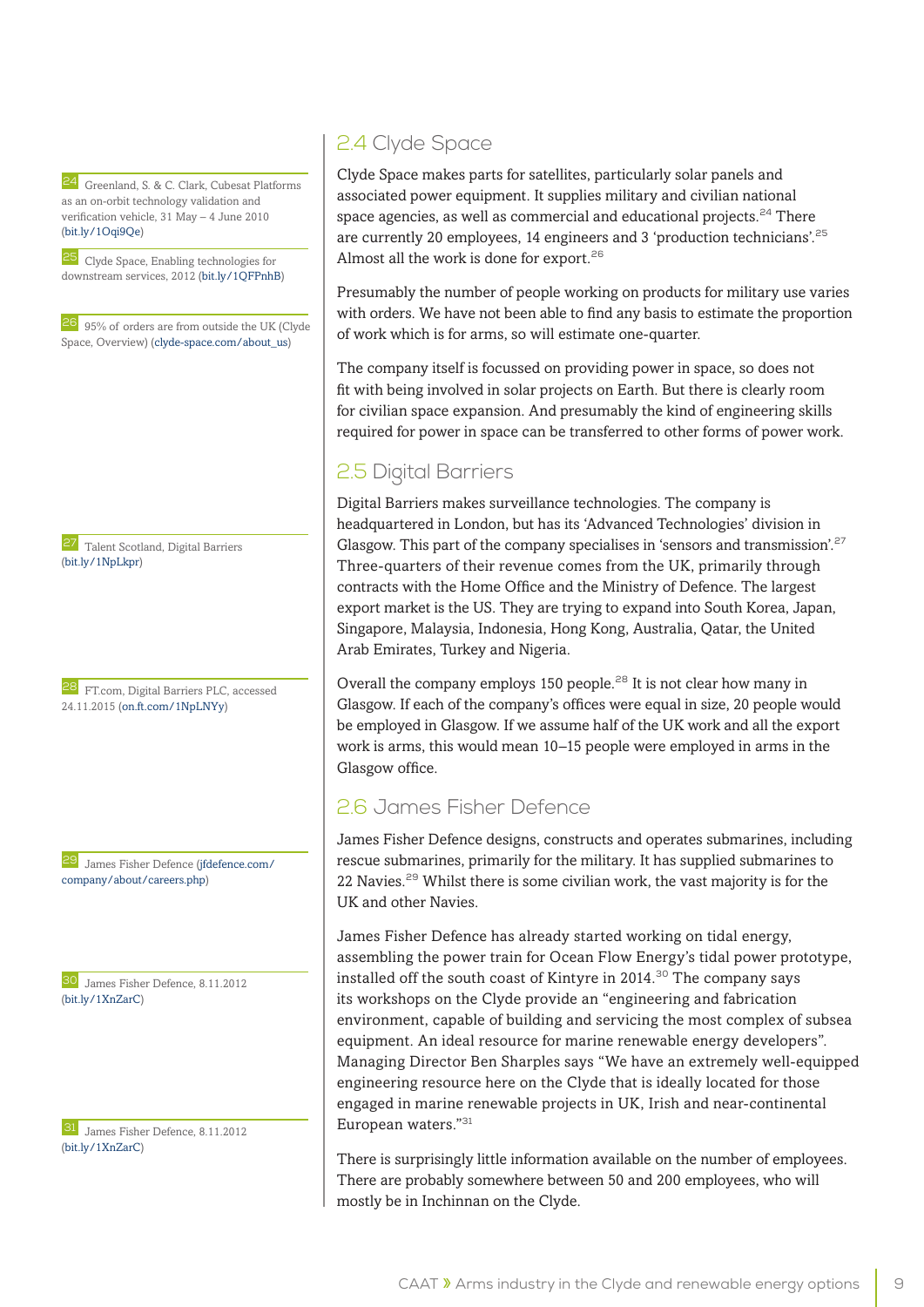The annual running costs of Trident are between £2billion and £2.4 billion a year. Clearly, if a decision was taken to end the Trident nuclear programme, other public sector jobs could be created to replace those lost, with a fraction of the money saved from ending Trident.

Link Cable Assemblies ([bit.ly/1lHctb9\)](http://bit.ly/1lHctb9)

33 Link Cable Assemblies ([bit.ly/1lHctb9\)](http://bit.ly/1lHctb9)

34 Manta Media [\(bit.ly/1NpSfz1\)](http://bit.ly/1NpSfz1)

**35** Scottish CND, Douglas Pier, Loch Goil ([bit.ly/1SZL8Lu\)](http://bit.ly/1SZL8Lu) & Secret Scotland wiki, Loch Goil Noise Range [\(bit.ly/1Xodh06\)](http://bit.ly/1Xodh06)

36 Linkedin, QinetiQ job description ([bit.ly/1QFXOto](http://bit.ly/1QFXOto))

#### 2.7 Link Cable Assemblies

Link Cable Assemblies "manufacture and import cable assemblies, control panels and associated electronic components".<sup>32</sup> Their military use includes communications, satellites and vehicles. Military is one of 10 markets for its products (though one of three specialist markets). One of the other 10 is renewable energy, where it supplies "control and instrumentation" and high voltage cables. It is based in Bellshill Industrial Estate, east of Glasgow.

Link employs 70 people.<sup>33</sup> If one-third of its business depended on military contracts, this would be around 20 people. There are clear opportunities for work to be shifted and expanded further into renewable energy cabling and electronics if there was more demand for this.

#### 2.8 Missiles and Space Batteries

MSB is part of the ASB group and makes batteries for use in missiles and military aircraft. It is based in Coatbridge, east of Glasgow. It employs around 80 people.<sup>34</sup> There is little information available about the company. It may be that the kind of engineering needed in making the batteries could be transferred to researching the energy storage that would be needed for an electricity system heavily based on variable renewable power, but this is purely speculation.

#### 2.9 QinetiQ

QinetiQ employs 30 people at Douglas Pier on Loch Goil, running a noise test facility for navy ships, submarines and torpedoes.<sup>35</sup> It also runs facilities at MoD Rosneath and MoD Barons Point. It appears that these change the electromagnetic signal of submarines and ship hulls coming in and out of Faslane, in order to try to avoid detection. There are no stated numbers for how many people work there, but they are probably small.

QinetiQ also has an office in one floor of an MoD building in Glasgow. This seems to be the office base for engineers working on the Douglas Pier, Rosneath and Barons Point facilities.<sup>36</sup>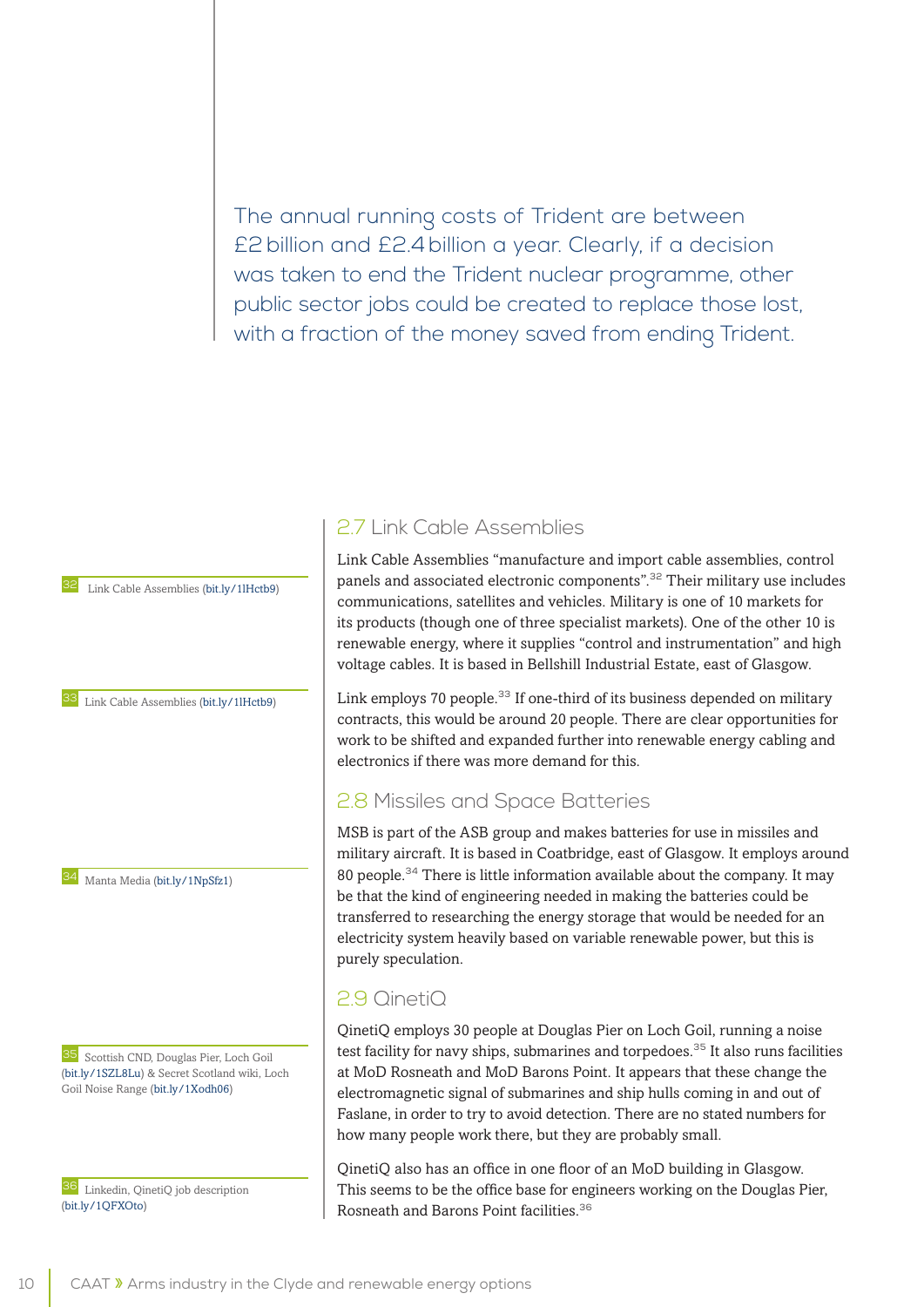37 Companies House ([bit.ly/1N5Rbd7\)](http://bit.ly/1N5Rbd7)

38 Guardian, 24.10.2014 ([bit.ly/1tyENwN](http://bit.ly/1tyENwN))

39 Teledyne Technologies ([teledyne.com/aboutus/aboutus.asp\)](http://teledyne.com/aboutus/aboutus.asp)

40 Herald Scotland, 16.8.2012 ([bit.ly/1ShHWLg](http://bit.ly/1ShHWLg)) & Herald Scotland, 4.10.2013 ([bit.ly/1Oe4flW\)](http://bit.ly/1Oe4flW)

41 Herald Scotland, 16.8.2012 ([bit.ly/1ShHWLg](http://bit.ly/1ShHWLg))

42 Thales UK, evidence to Scottish Affairs Committe, January 2008 [\(bit.ly/1P6k6nQ\)](http://bit.ly/1P6k6nQ)

43 Thales UK, evidence to Scottish Affairs Committe, January 2008 [\(bit.ly/1P6k6nQ\)](http://bit.ly/1P6k6nQ)

44 Companies House, Wartsila UK ([bit.ly/1P6lE1k\)](http://bit.ly/1P6lE1k)

#### 2.10 Sarkar Defence Solutions

Sarkar Defence Solutions has been making body armour and shields. However, it is currently in liquidation.<sup>37</sup> The company was employing 30 staff.<sup>38</sup>

#### 2.11 Teledyne Technologis

Teledyne's Head Office in Europe is in Cumbernauld. As of 2011, Teledyne employed 200 people in Scotland. Not all of these will be in the Clyde; the company has operations in Aberdeen as well.

Globally, Teledyne supplies arms markets as well as oil and gas exploration, ocean research, environmental monitoring, electronics, factory automation and medical imaging.<sup>39</sup>

As well as head office administrative functions for operations elsewhere in Europe, some of which will be for arms, the Cumbernauld office works on:

- "commercial avionics systems" the collection and monitoring of data from military and civilian aircraft
- relays and electronics various electronics parts for military and civilian uses

Given their background, a large amount of Teledyne's work is currently likely to be for military uses. We have estimated 75 jobs in UK arms and 75 in arms for export.

#### 2.12 Thales

Thales' factory in Glasgow manufactures optronics – night vision equipment – and is part of the Land and Joint Systems Division of Thales. Thales Optronics employs 570 people in Glasgow (in 2013, down from 630 in 2012).<sup>40</sup> The MoD is one of Thales Optronics' main customers and it exports to a large number of countries including the US, Australia, Canada, Norway and Sweden.<sup>41</sup> In 2007 exports accounted for 25% of Thales Optronics sales, though this is likely to have grown since.<sup>42</sup>

In 2008, 30% of the employees in Glasgow were "engineers and scientists".<sup>43</sup> Presumably the remaining 70% work in administration and assembly work and are not deemed qualified enough to count as engineers or scientists.

#### 2.13 Wartsila

Wartsila employs 30 people in its workshop at Inchinnan, Renfrewshire, repairing ship propellers (the company Wartsila took over in 2007 just did repairs rather than construction, and there is no evidence of expansion since).<sup>44</sup> Presumably it conducts work on both civilian and military vessels, and any expansion in ships using the Clyde to work on wave and tidal power would lead to an increase in work for it.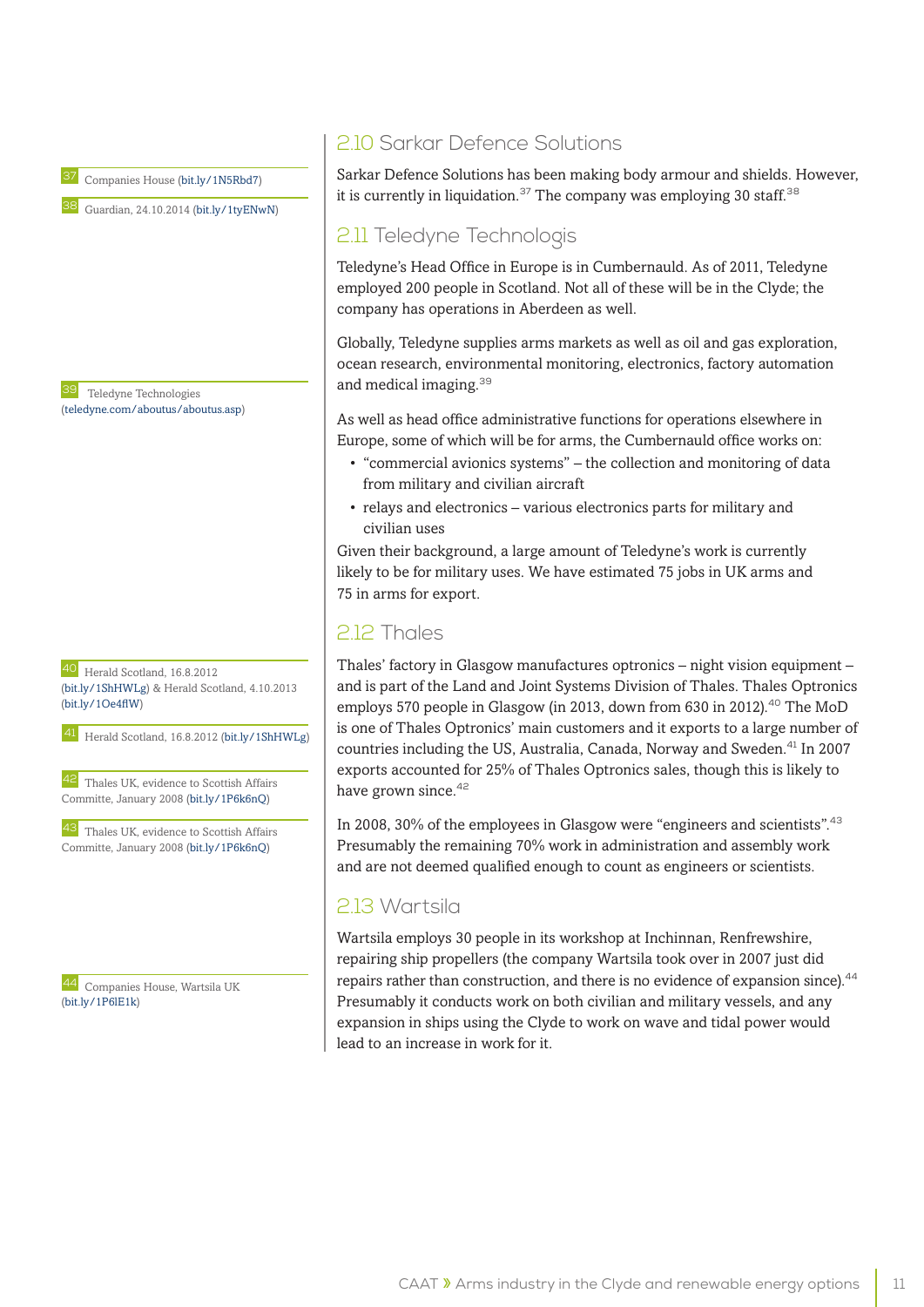### 3 RENEWABLE ENERGY POTENTIAL IN SCOTLAND AND DF REGION

45 Scottish Government, 26.3.2015 ([bit.ly/1HLsMs5](http://bit.ly/1HLsMs5))

46 Scottish Renewables, 14.1.2014 ([bit.ly/1TcHGOu\)](http://bit.ly/1TcHGOu)

47 The Scottish Government, 2020 Routemap for Renewable Energy in Scotland, 2011 ([bit.ly/1lLT88L](http://bit.ly/1lLT88L))

48 The Scottish Government, 2020 Routemap for Renewable Energy in Scotland, 2011, p.48 ([bit.ly/1lLT88L](http://bit.ly/1lLT88L))

The Scottish government has a target of generating the equivalent of 100% of Scottish electricity consumption from renewables by 2020. Between 2008 and 2014, Scottish renewable energy generation increased from 22% of consumption to 50%. Under the 100% plan the target had been to reach 50% by 2015, so was achieved one year early.<sup>45</sup>

In 2013 it was estimated that there were 11,500 renewable energy jobs already in Scotland, with 2,100 in Glasgow.<sup>46</sup> The Scottish Renewable Energy Association is the industry body for renewable energy companies. A review of its membership shows that companies in the Clyde region primarily work in the development, maintenance and management of onshore wind farms and small scale renewables.

In 2011, the Scottish government claimed that by 2020 renewables could be supporting a further 40,000 directly-related jobs and many other indirect jobs.<sup>47</sup>The main skills requirements expected for these jobs were "engineers (especially civil, marine, engineering, structural and mechanical), leadership and management, project managers, welders, turbine technicians and divers." It was expected that the jobs would be filled by people moving from other sectors, and from unemployment into employment.

Estimate of increases in renewable sector jobs in Scotland made in 2011<sup>48</sup>

|                 | Possible job increases 2011-2020 |
|-----------------|----------------------------------|
| Offshore wind   | Up to 28,000                     |
| Wave and tidal  | 5.300                            |
| Onshore wind    | $1.650+$                         |
| Renewable heat  | 1,350                            |
| Hydro           | Up to 1,400                      |
| Microgeneration | ~2,000                           |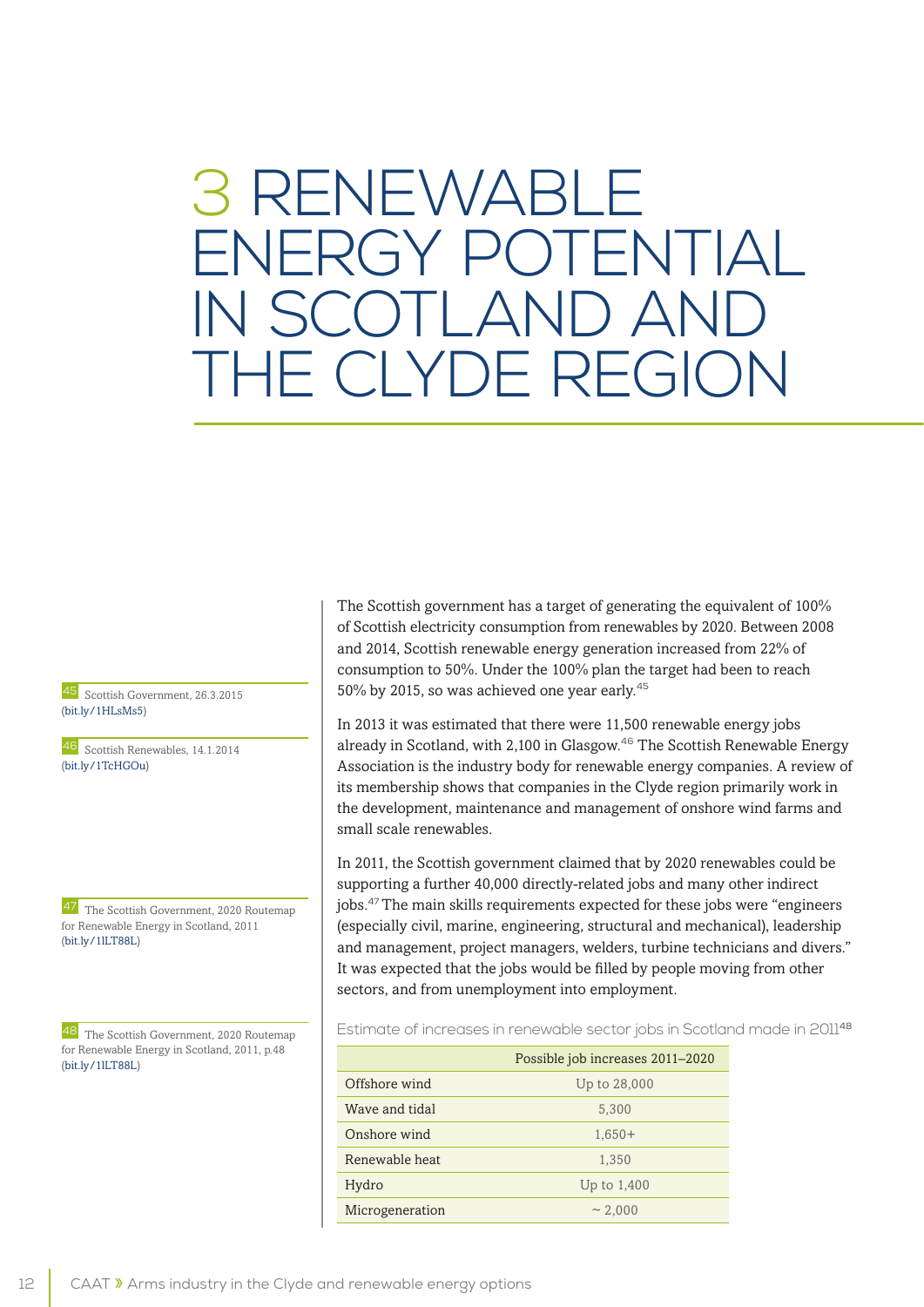Offshore Wind Scotland, interactive map ([bit.ly/1LBbaPR](http://bit.ly/1LBbaPR))

50 forargyll.com, 2013 ([bit.ly/1Oivg7S](http://bit.ly/1Oivg7S))

51 DB Climate Change Advisors, UK Offshore Wind: Opportunity, Costs & Financing, Nov 2011, p.16 [\(bit.ly/1qY6Wy0](http://bit.ly/1qY6Wy0))

52 Crown Estate, UK Wave and Tidal Key Resource Areas Project, October 2012, p.9 ([bit.ly/1BJ0bBG\)](http://bit.ly/1BJ0bBG)

#### 3.1 Renewables on the West Coast of Scotland

Much of the offshore wind development currently taking place in Scotland is off the east coast, in the Firth of Forth and the Moray Firth.<sup>49</sup> The only offshore wind project planned for the West Coast was off the west coast of Islay, but in March 2014 SSE put any investment in the project "on hold for the foreseeable future" citing that it would not receive enough government subsidy. $50$ 

Whilst the west coast of Scotland has some of the highest wind speeds in Europe, $51$  it is thought to be more difficult to build offshore wind farms there than off the east coast, because of the stronger waves. Therefore, current investment in offshore wind is focussed primarily off the east coast.

The west coast of Scotland has the best wave power potential, specifically beyond the western isles round to Orkney and Shetland. The other area in the UK with potential for wave power is off the west coast of Cornwall. There is potential for tidal stream off the coast of Islay and Kintyre, as well as the Pentland Firth between Orkney and the mainland, which has the largest potential for tidal stream energy anywhere in the world. Tidal range jobs are much less likely to be created in the Clyde, with the nearest potential site the Solway estuary (see maps from the Crown Estate<sup>52</sup> below).



Globally, it has been estimated that there could be 240GW of marine power by 2050, with about 75% coming from wave power. The Carbon Trust estimates that the UK could capture 22% of this market between 2010 and 2050, which would be worth a cumulative £76 billion.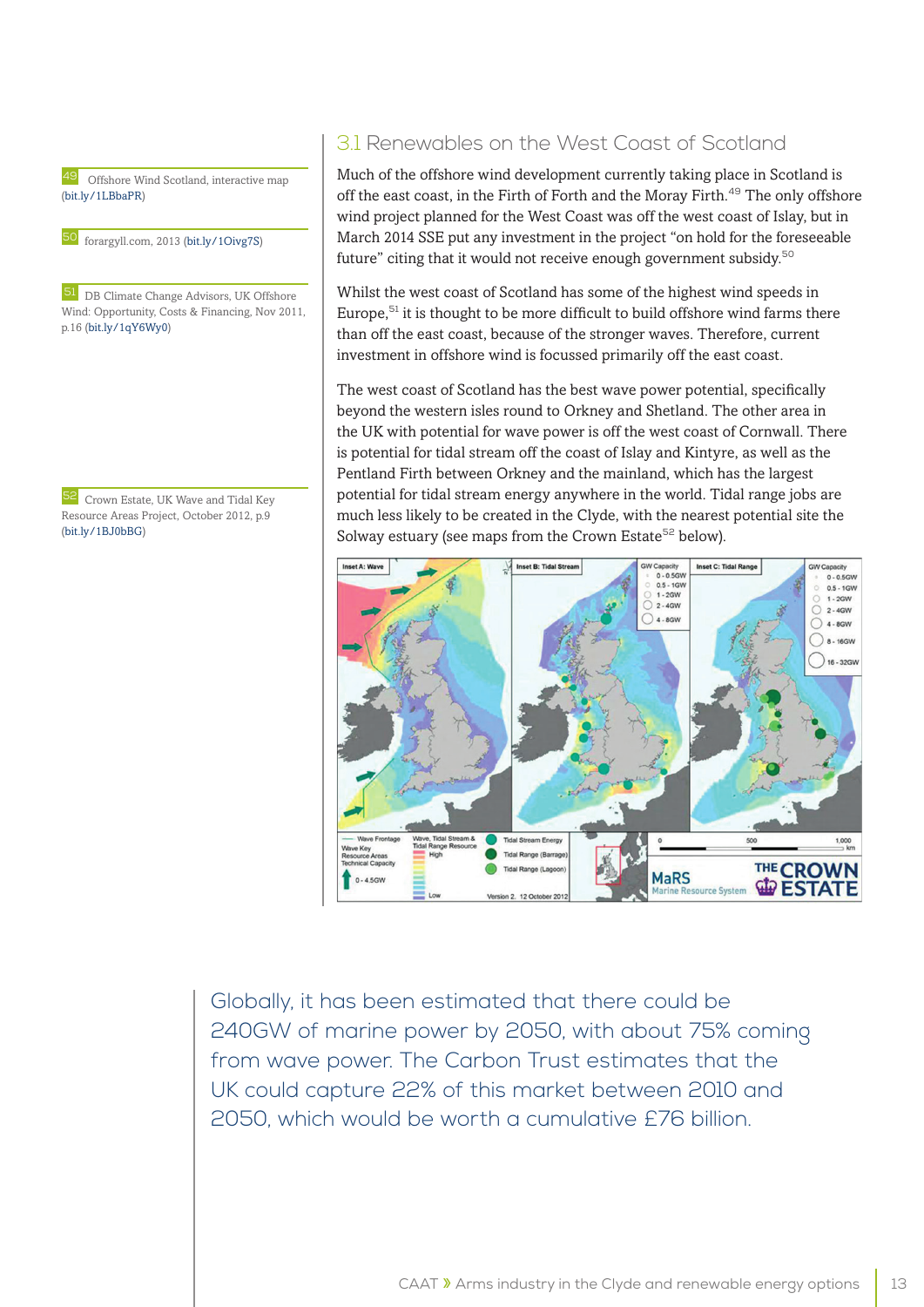53 Offshore Renewable Energy Catapult, Financing solutions for wave and tidal energy, 27.11.2014, p.4 ([bit.ly/1zvgd1g](http://bit.ly/1zvgd1g))

Carbon Trust, Accelerating Marine Energy, The Potential for Cost Reduction, July 2011, p.58 ([bit.ly/1qJ4tqt\)](http://bit.ly/1qJ4tqt)

55 Offshore Renewable Energy Catapult, Financing solutions for wave and tidal energy, 27.11.2014 ([bit.ly/1zvgd1g](http://bit.ly/1zvgd1g))

56 Naval-technology.com, Type 26 GCS Programme [\(bit.ly/1NefU3q](http://bit.ly/1NefU3q))

Defense News, 25.9.2015 ([bit.ly/1SmmQvc](http://bit.ly/1SmmQvc))

58 The government can currently borrow for 30 years at an annual interest rate of 2.28%

59 MeyGen, Autumn 2015 Project Update ([bit.ly/1FxsmnG\)](http://bit.ly/1FxsmnG)

There are concerns that the wave and tidal sectors are "on the brink of floundering" in the UK after the collapse of Pelamis Wave Power and with Aquamarine Power having ceased trading.

Whilst Denmark and Germany already lead the world in manufacturing onshore and offshore wind turbines (despite the UK accounting for half of offshore wind installed capacity), there is clearly no leader yet in wave or tidal power because it has not been 'commercialised'.

Globally, it has been estimated that there could be 240GW of marine power capacity deployed by 2050, with about  $75\%$  coming from wave power.  $53$ The Carbon Trust estimates that the UK could capture 22% of this market between 2010 and 2050, which would be worth a cumulative £76 billion.<sup>54</sup>

Currently, the two main sites for testing wave and tidal technology in the UK are the European Marine Energy Centre in Orkney and Wave Hub off the north coast of Cornwall.

#### 3.2 Wave

Wave power is currently viewed as high risk. One reason given for the lack of investment by private companies is that companies of the type that are willing to take on such risks – venture capital – do so based on the hope of high rewards relatively quickly. However, the returns from investment in wave power will be much further in the future.

The Offshore Renewable Energy Catapult estimated in late 2014 that wave power needed investment of £200 million to move designs towards further commercialisation, then further investment to fund the first wave farms.<sup>55</sup> Public investment is clearly needed, but it should be made in such a way that the public owns the rewards from investment as well as taking on the risks.

Each Type 26 Frigate was expected to cost £250 to £350 million.<sup>56</sup> However, recent reports suggest a cost twice that.<sup>57</sup> The initial investment needed in wave power now could be more than funded simply by reducing the number of frigates from 8 to 7, concentrating the investment in the Clyde region, and creating far more potential for jobs and exports than the building of another frigate. Furthermore, because interest on UK government debt is at record lows, if £200 million of investment in wave was funded through borrowing, it would actually cost the government less than £5 million a year.<sup>58</sup>

#### 3.3 Tidal

Tidal power is more developed than wave power. MeyGen is currently building the first tidal stream farm (rather than simply a test site) in the Pentland Firth. Whilst it is small (just 6MW) they hope to eventually expand to 398MW.<sup>59</sup> MeyGen is based in Edinburgh, whilst the onshore construction of the equipment appears to be being done by ABB in Stafford.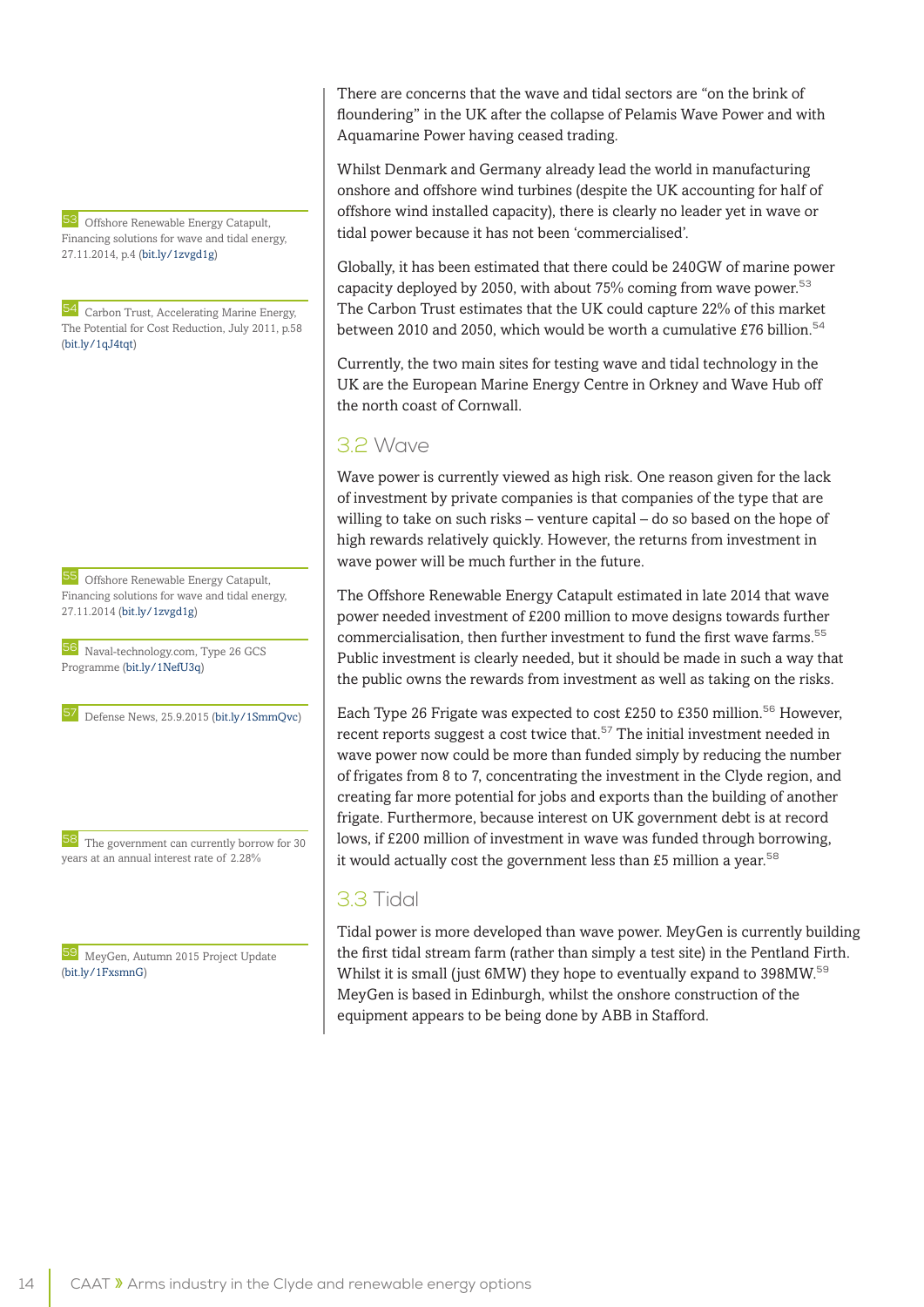## 4 EMPLOYMENT AND SKILLS

The Clyde region has higher unemployment than both the average for Scotland and the UK. Between 3.5 and 4 per cent of the eligible population in Glasgow and West Dunbartonshire claim job seekers allowance, 60% more than the average for Scotland, and almost double the average for the UK. Rates are not quite as high for Inverclyde and Renfrewshire, but still well above the averages. Under the International Labour Organization measure, actual unemployment in Glasgow is around 9%, and probably averages around 8% for the Clyde region.

#### Unemployment in Scotland, June 2015<sup>60</sup>

| Region              | JSA claimants, % | ILO unemployment, % |
|---------------------|------------------|---------------------|
| Glasgow             | $3.5 - 4$        | 9.4                 |
| West Dunbartonshire | $3.5 - 4$        | 9.4                 |
| Inverclyde          | $2.7 - 3.1$      | 7.2                 |
| Renfrewshire        | $2.7 - 3.1$      | 7.2                 |
| East Renfrewshire   | $0.5 - 0.9$      | 1.3                 |
| Scotland            | 2.2              | 5.9                 |
| <b>UK</b>           | $1.8^{61}$       | 5.5                 |

Three per cent of employers in the Clyde say that they have a "skills shortage vacancy", slightly less than the average for Scotland of 4%. In total, 'hard to fill' vacancies account for less than  $1\%$  of the work force in the Clyde.<sup>62</sup>

Over the past decade the Clyde has been losing jobs in skilled trades (down 9% between 2005 and 2013), administrative and secretarial (down 15%) and operatives (down 28%). The main areas in which jobs have been increasing are professionals (up 23%) and caring, leisure and other services (up 12%).<sup>63</sup>

The Clyde is home to a relatively high proportion of people in their 20s and early 30s compared to the Scottish population as a whole, and has proportionately fewer residents over the age of 60. Since 2008, a greater proportion of school leavers have been staying in education, potentially increasing the future skills base of the region. The current qualification levels in the Clyde are virtually the same as the average for Scotland. In Clyde area universities, engineering is the third most popular subject, with 8,000 students in 2012/13. Around 50% of graduates from Clyde area universities are working in the region six months after graduation, the vast majority in professional, associate professional or technical jobs.<sup>64</sup>

The current prospect is that the Clyde will continue to lose jobs in manufacturing, agriculture, mining, public administration, education and 'defence'. Health and social work, professional services and construction are expected to be growth areas.<sup>65</sup>

60 Skills Development Scotland, Monthly Unemployment Update, June 2015

61 Manchester City Council, Jobseekers Allowance claiment statistics ([bit.ly/1Xiu8GY](http://bit.ly/1Xiu8GY))

62 Skills Development Scotland, Regional Skills Assessment: Glasgow & Clyde Valley, Nov 2014, p.67 [\(bit.ly/1jlpk0I\)](http://bit.ly/1jlpk0I)

Skills Development Scotland, Regional Skills Assessment: Glasgow & Clyde Valley, Nov 2014, p.29 [\(bit.ly/1jlpk0I\)](http://bit.ly/1jlpk0I)

64 Skills Development Scotland, Regional Skills Assessment: Glasgow & Clyde Valley, Nov 2014 ([bit.ly/1jlpk0I](http://bit.ly/1jlpk0I))

65 Skills Development Scotland, Regional Skills Assessment: Glasgow & Clyde Valley, Nov 2014, p.76 [\(bit.ly/1jlpk0I\)](http://bit.ly/1jlpk0I)